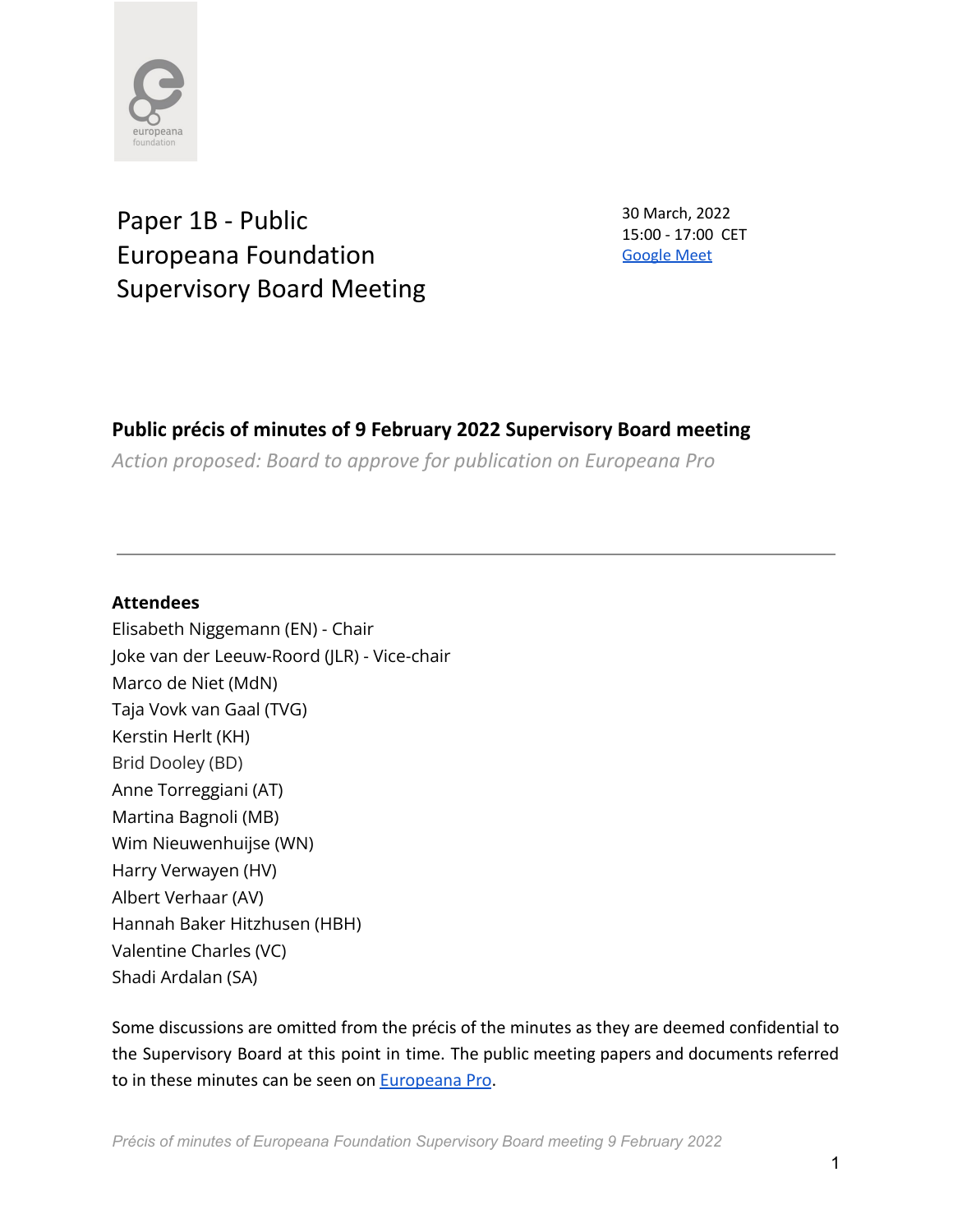

## **Opening**

The meeting was held in person and online on 9 February, 2022, chaired by Elisabeth Niggemann (EN). Five board members attended the meeting in person and two online forming a quorum. The chair-elect Martina Bagnoli and the new member Wim Nieuwenhuijse attended the meeting. The proposed agenda was adopted by the Supervisory Board.

# **I. Actions and decisions from previous meetings**

The board has approved the minutes of 24 November 2021 meeting and the public précis of those minutes, as well as the minutes of 14 December 2021 extraordinary meeting via email. All actions from previous meetings have been completed. After the tender process, the board will discuss sustainable longer term funding for Europeana Foundation (EF) and explore ways to strengthen relationships with the Member States and a PR strategy to support that. In that context, the board will also explore the opportunity of 'building co-programmed partnership' which Kerstin introduced last year, and will discuss it with DG CONNECT after the tender.

### **II. Governance**

The Board discussed working with the Advisory Board.

**Decision 1 -** The board approved to invite Susan Hazan and Jeftha Pattikawa to the Advisory Board. For the future iterations and additions an open and transparent process needs to be put in place. A committee with HV, Brid Dooley (BD) and a representative of the Advisory Board as members, will scope out and propose a long-term working group as an interface for the three boards and set up a framework for: its composition, process, working method and remit to look into the Advisory Board membership, good functioning, induction, and how to make best of the interactions of the three boards.

# **III. Europeana Foundation management, operational update and business plan**

EF is operating in the last year of Europeana DSI-4 contract under CEF and if we win the tender, in September we will transit to the next contract for the Common European Data Space for Cultural Heritage under the Digital Europe Programme (DEP). A full management report was submitted to the board before the meeting and a more detailed update on multilingualism and user research was presented to the board.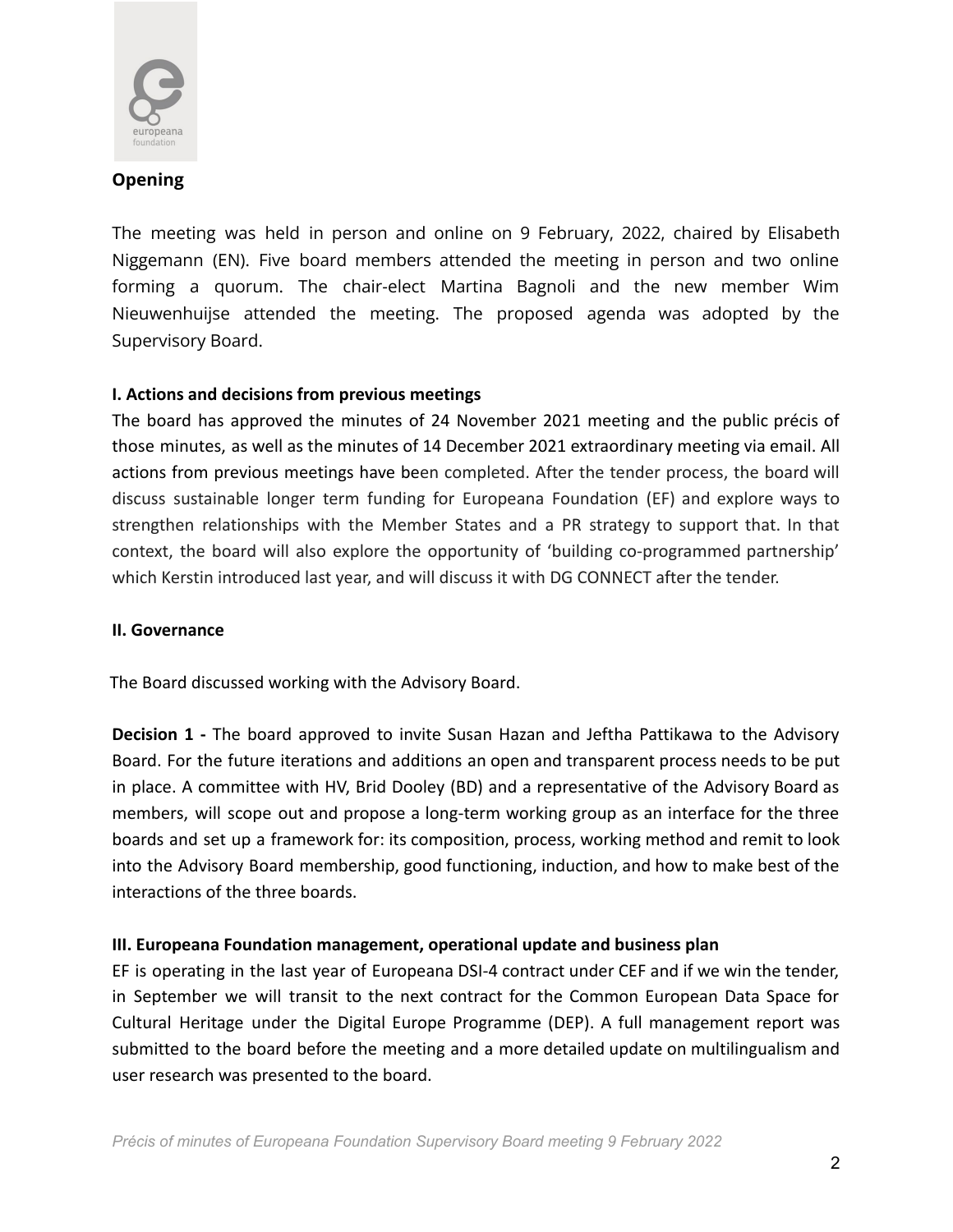

**Multilingualism** is a big topic for EF and for the European Commission (EC). EF is currently working on and progressing in four main use cases: 1) *Navigate the Europeana website* - users can benefit from translation of User Interface (UI) in their own language (24 EU official languages + Basque). It always requires adaptation to new features and to feedback. 2) *Read editorial content* - users of the Europeana website have access to more editorials in their own languages. Percentage of exhibitions published in more than one language has increased from 50% to 64%. 3) *Read item text* - users of the website can translate the metadata description of an item in their language of choice. The feature was released in October 2021. 4) *Search Europeana* - with the Spanish search pilot, a user searching the Spanish version of Europeana will obtain more results described in English next to the Spanish ones. Spanish to English translation was implemented in the Spanish version of Europeana in December 2021. With the Spanish pilot in place, Europeana can continue investigating the need for translation in search and get more information about usage. We haven't gathered much feedback from users. Data providers have given most of the feedback. One issue highlighted by data providers regards the translation of named entities (creator name, organisations. Item translation works through these steps: 1) Check on the translated metadata provided by a partner (includes the additional translation provided by vocabularies). 2) Check if the partner or project provided translation as an enrichment. 3) Automated translation powered by the Google Translate API. The current setting allows for 5.000.000 characters estimated up to 10.000 record views per day. The feature only returns results for the 24 EU official languages. At the moment we are using Google Translate API. It's a paid service. BD introduced the European Language Resource [Coordination](https://www.lr-coordination.eu/resources) a collaborative community initiative consisting in collecting Language Resources and Language Tools. The initiative covers all non commercial research activities in various domains such as NLP, social sciences and humanities. It'd be useful to explore. The board pointed out that prioritisation of users - who are in most need of the translation service - is a brilliant yet an enormous and also an important effort. We collaborate with Europeana Translate, gathering data for training translation engines and preparing the architecture for the delivery and integration of English translation for 25 million metadata records from Europeana back into our services. We also collaborate with the Generic Services projects on validation of enrichment (with a focus on translation type of enrichment). It was suggested the label metadata in the website UI should change to catalogue and reference for ordinary users. The most challenging area for Europeana is multilingual search. The multilingual experience will only be complete when we have the translation cycle complete, i.e. language X to English to language Y. Focus on enrichment of underlying data is also a priority. Crowdsourcing and community are key in multilingualism. The difficulties related to multilingualism do not affect the performance of the overall infrastructure.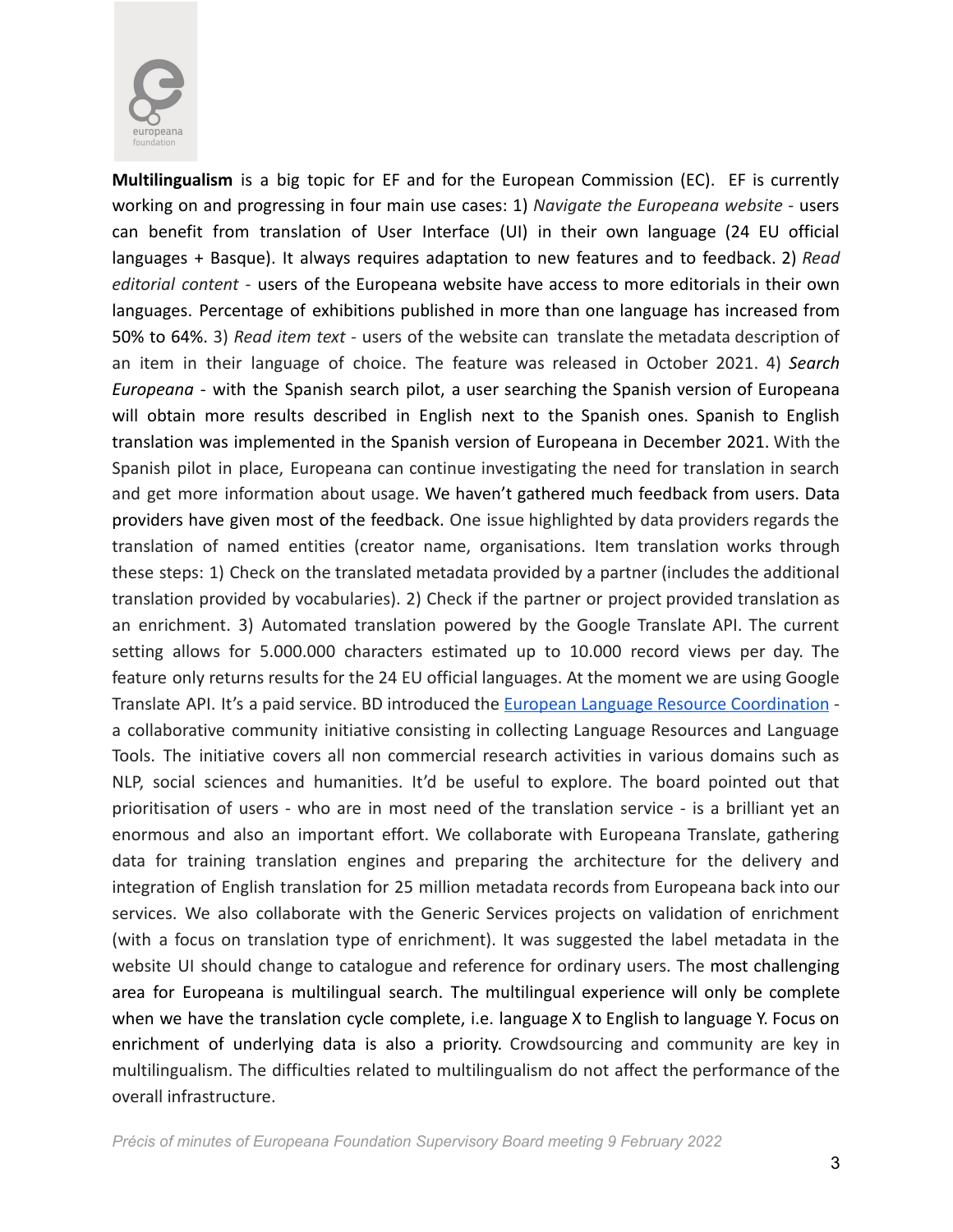

**User research -** To conduct a user research, EF employed a research agency to contact two user groups: 963 newsletter subscribers - a captive audience, of a total population of 50,000 approximately. 30% of them work in cultural heritage. The second group 165 regular Europeana website visitors of a total population of approximately 450,000 visitors/month, 35% of which working for cultural heritage. The response achieved among both target groups is sufficiently large to be able to make statistically reliable statements about both groups. Website visitors are of all ages—with more than a quarter between 10-29, and another quarter between 50-59. Website visitors have a substantial group of 10-19 year olds, and 20-29 year olds. The majority of both website visitors and newsletter subscribers are from across Europe. More than 1 in 5 visitors is studying; almost half are working. Areas are education, research, cultural heritage. Three out of ten visitors come to Europeana to find a specific object; newsletter subscribers browse content to get inspired. All are very interesting and useful insights. TVG and AT are interested in more time to discuss user research and participation with HBH. In preparation for the tender, EF is organising workshops around user research and participation. The board is welcome to join the workshops<sup>1</sup>. It's interesting to see how user research and translation/multilingualism come together when we think of other user groups from non European backgrounds who are part of our society today like Arabic and Chinese or South American communities. Europeana should also decide if it goes where market opportunity takes it or whether the diversity matters most.

**Hybrid working culture** - We've made a significant departure from what we define working space where we started and where we are moving to. As a networked organisation, employees will decide the location to work from, which best meet their and the organisation's needs.

#### **Management report**

1

The board asked about the risk of Metis or the Sandbox not having all the expected functionalities implemented at once. From the aggregators perspective, some issues might arise in data processes. So far EF has mitigated such issues and data providers have never been affected.

*Précis of minutes of Europeana Foundation Supervisory Board meeting 9 February 2022*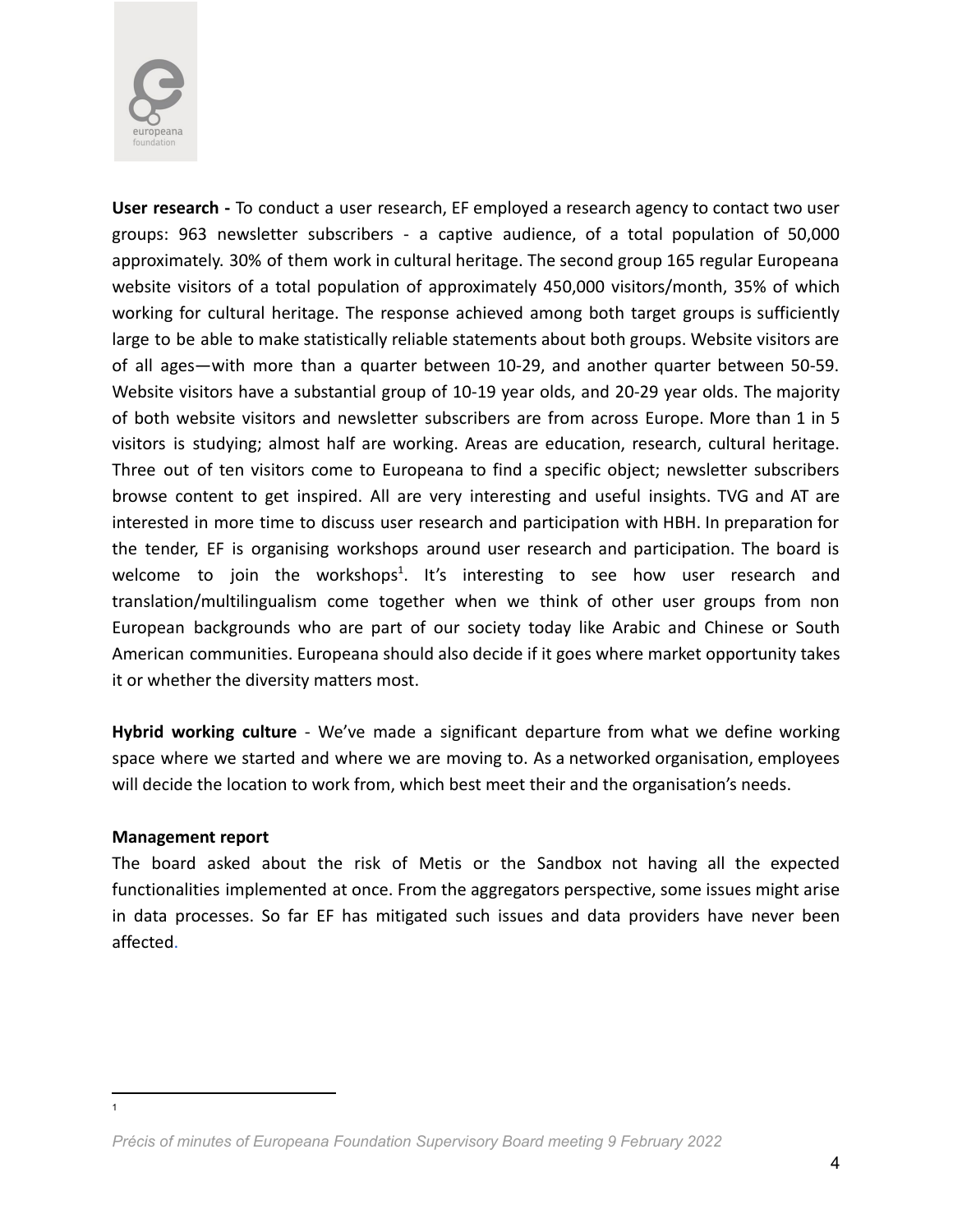

## **IV. Finance** *&* **financial sustainability**

The Board discussed the Europeana Foundation finances, cashflow, funding, 2021 annual report and 2022 budget.

**Decision 2** - The board approved budget 2022 based on the assumption that EF wins the tender.

#### **V. Business Plan 2022**

This year's Business Plan provides a high level overview of what the Foundation is aiming to achieve, and why. It does not provide in detail how our organisation defines its objectives and how it is going to achieve its goals. The Business Plan is in essence intended to be motivational and seen as a communication tool. It should be read in conjunction with our implementation plan which details what we are working on in relation to the Core Service (85% of our work) and other projects. There is no budget in the Business Plan due to the tender. EF deliberately decided not to set a substantially new business plan for 2022. Through the development of a vision for the tender, EF will get a clearer view of planning for the next round of business planning including a more user oriented approach, reflecting on access for all and a commitment to understand user groups and their differentiated needs as pointed out by AT. Through the exercise of user research, EF hopes to be able to make Europeana known in specific segments. It'd be useful to report against annual business plans in the way we do the Europeana DSI reporting. The board would like to see how the organisation is progressing towards yearly business plan goals. It's also a good way of thinking about strategy. Clear use of the terms "Common European Data Space", "digital space" and "public space" in the business plan is recommended to avoid misunderstanding.

**Decision 3:** The board approved Business Plan 2022.

#### **VI. Board evaluation**

Due to lack of time, the board didn't discuss the evaluation. It will be discussed at the next board meeting.

### **VII. Transition and farewell**

**Decision 4:** The outgoing Chair Elisabeth Niggemann and Vice-chair Joke van der Leeuw Roord stepped down. Chair-elect Martina Bagnoli and new member Wim Nieuwenhuijse took up office. Taja Vovk van Gaal took over as Vice-chair. Marco de Niet and Kerstin Herlt took over governance and finance respectively. The Board awarded the honorary title of "Europeana